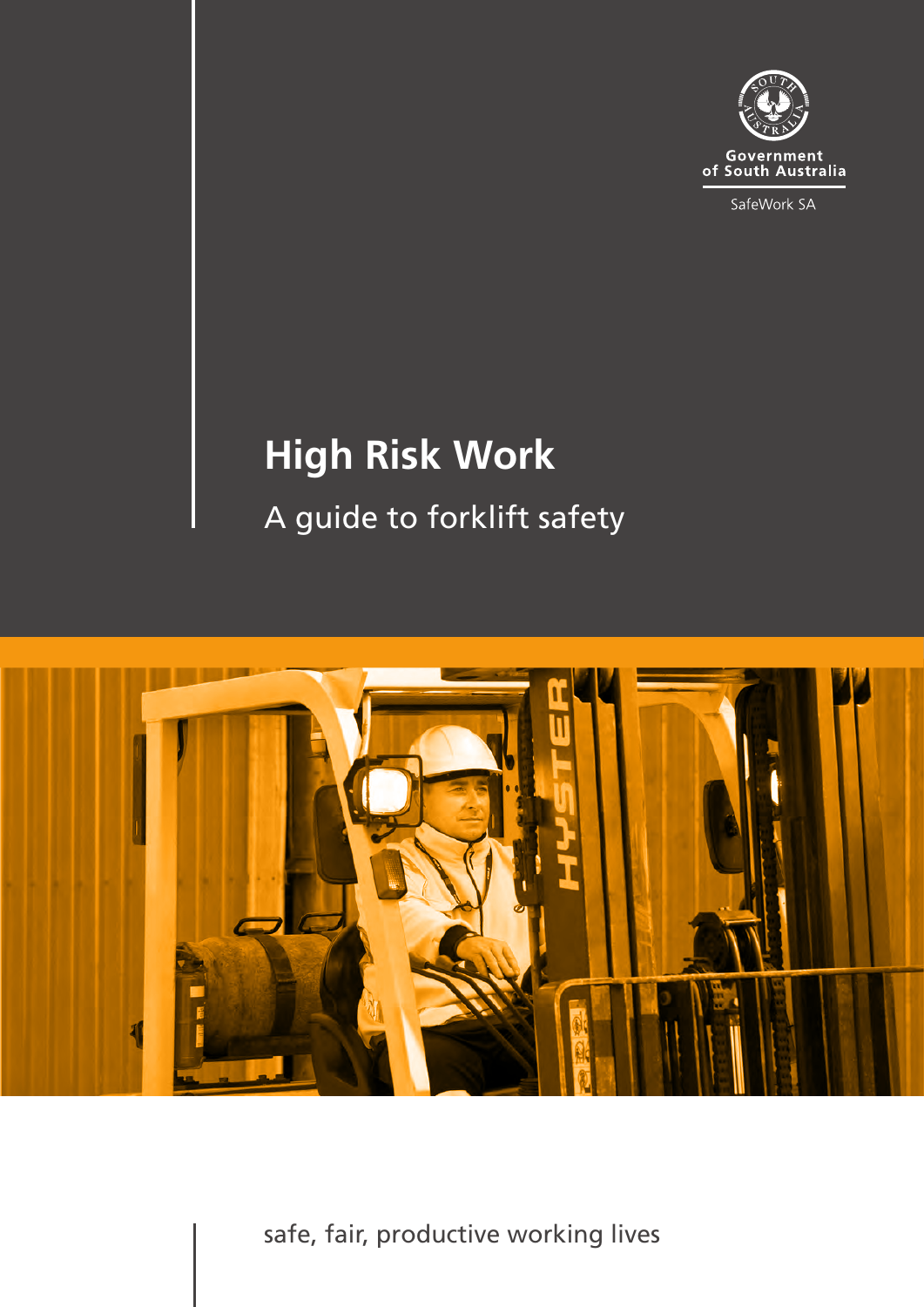This publication is based on material, information and guidance from WorkSafe Victoria, Davies Brothers Pty Ltd, Linfox Pty Ltd, Workplace Standards Tasmania and WorkCover Tasmania.



This publication is licensed under a Creative Commons Attribution Australia Licence v3.0. For terms see: http://creativecommons.org/licences/by/3.0/au/deeden.

**Disclaimer I** While care has been taken to ensure the accuracy and currency of the information in this publication, at the time of reading it may not be sufficiently accurate, current or complete to<br>suit your individual n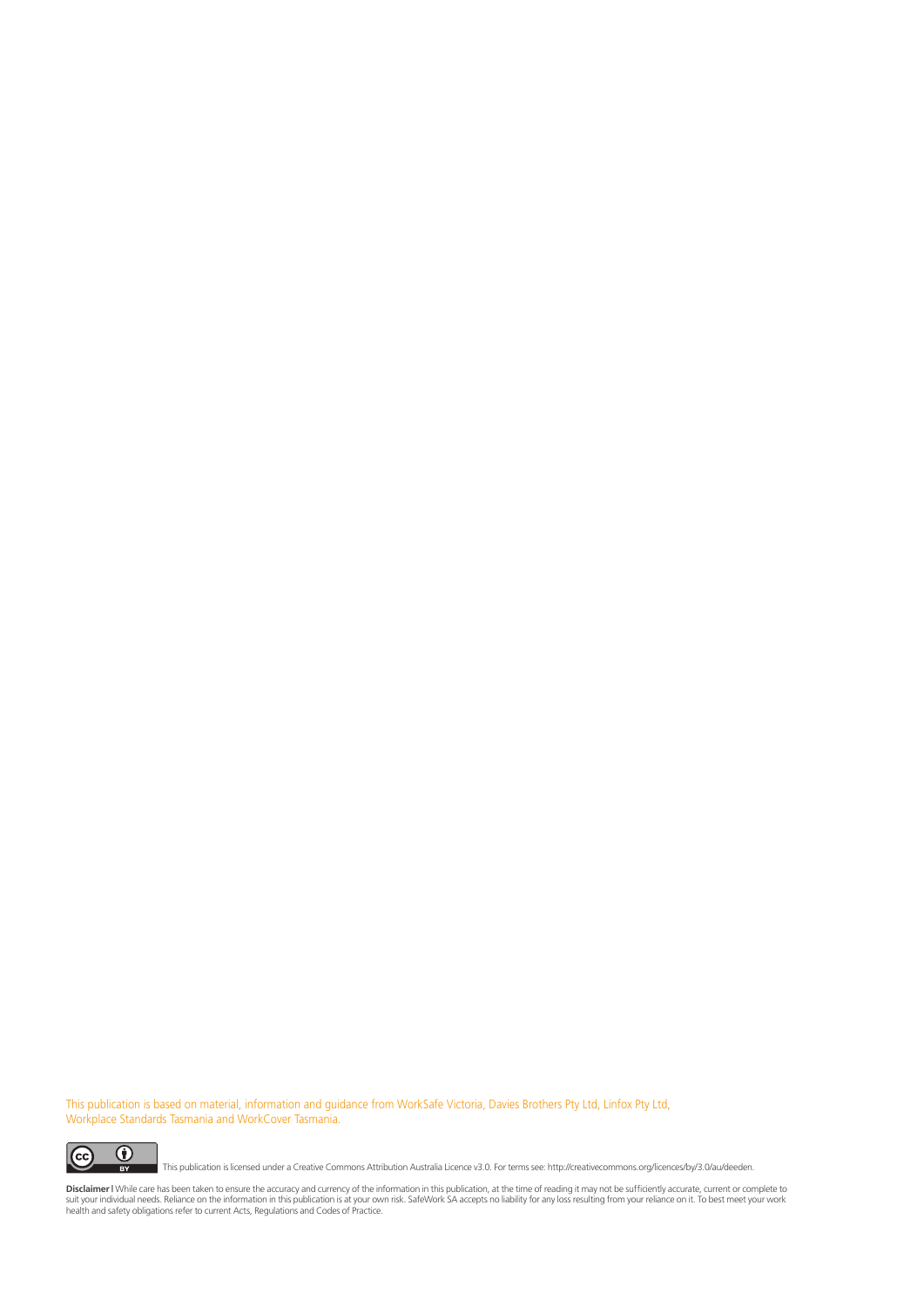# **Contents** Page

| <b>Forklift dangers</b>                         | 1              |
|-------------------------------------------------|----------------|
| <b>Safe practices</b>                           | 1              |
| <b>Legal responsibilities</b>                   | 1              |
| PCBUs: reducing the risks                       |                |
| Workers: reducing the risks                     | $\overline{2}$ |
| <b>Training and qualifications</b>              | $\overline{a}$ |
| Training                                        | $\overline{2}$ |
| Qualifications                                  | $\overline{2}$ |
| Tips for PCBUs                                  | $\overline{2}$ |
| <b>Consultation</b>                             | 2              |
| <b>Selecting a forklift</b>                     | 3              |
| Manufacturers and suppliers: reducing the risks | 3              |
| Physical hazards and safety issues              | 3              |
| Instability                                     | 3              |
| Speed and stopping distances                    | 5              |
| Sprains and strains                             | 6              |
| Slips, trips and falls                          | 6              |
| Attachments                                     | 6              |
| <b>Operation and maintenance</b>                | 7              |
| Check the forklift before you start             | 7              |
| Check the workplace before you start            | 7              |
| Get on and off safely                           | 8              |
| Operate the forklift safely                     | 8              |
| Carry and handle loads safely                   | 9              |
| Maintain the forklift                           | 10             |
| <b>Supporting systems</b>                       | 11             |
| Traffic management plans                        | 11             |
| Principles of hazard management                 | 11             |
| Policies and safe work procedures               | 13             |
| Incident reporting                              | 13             |
| <b>Further information</b>                      | 13             |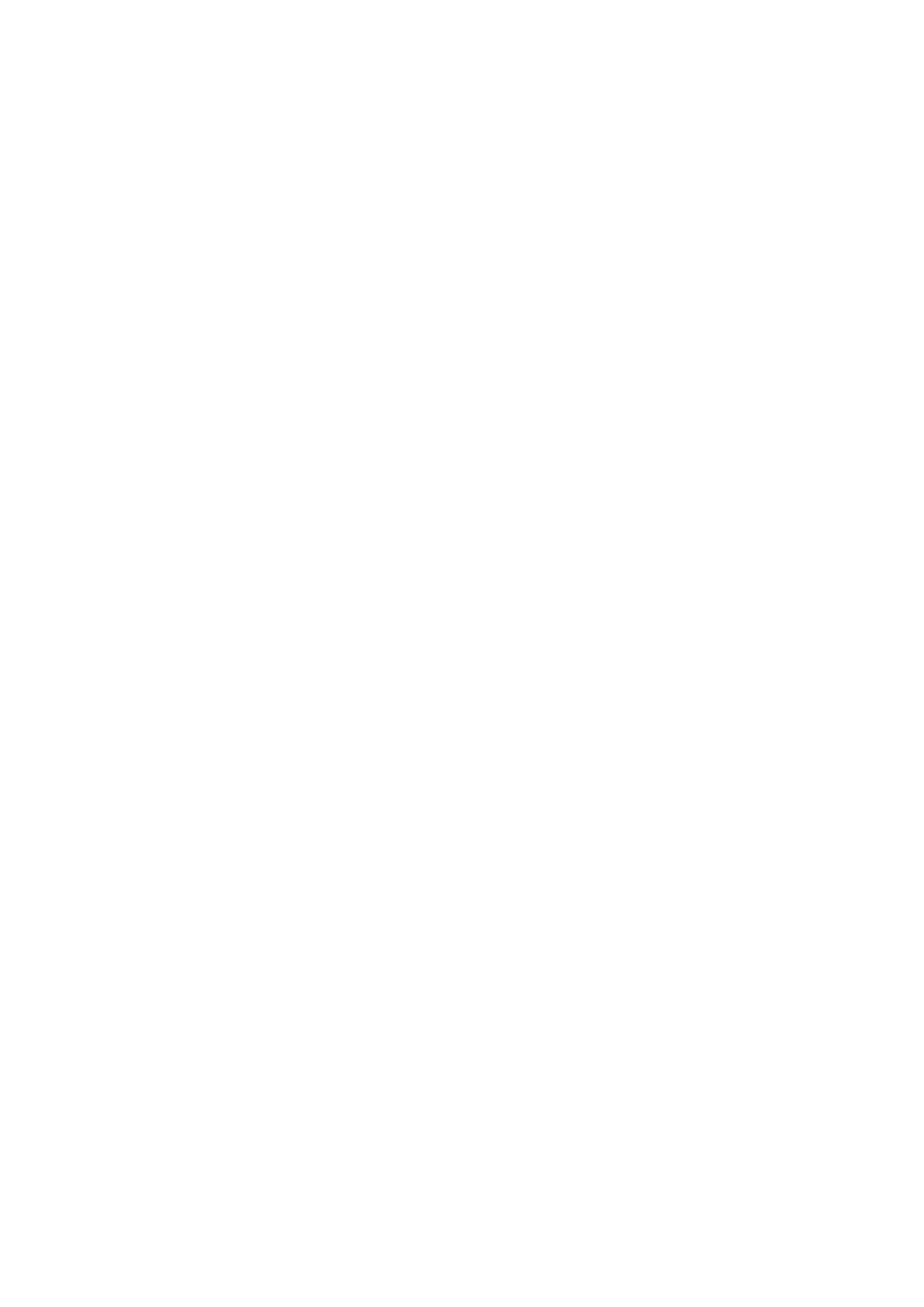### **Forklifts or industrial lift trucks are used to lift, stack and transfer loads in warehouses, factories, shipping yards, freight terminals and other workplaces across Australia.**

### **While forklifts offer a practical materials handling solution for many businesses, each year they continue to be associated with workplace injuries and deaths.**

The human and financial cost of forklift-related incidents for workers, industry and the community is substantial. However incidents can be prevented, especially when workers and Persons Conducting a Business or Undertaking (PCBUs) work together to improve health and safety outcomes at work.

This publication offers practical guidance for both businesses and workers on managing risks related to forklifts. It focuses on simple safety practices and the involvement of everyone in the workplace to help reduce the risk of forklift-related injuries, covering:

- the responsibilities of PCBUs, workers and others
- physical hazards and safety issues related to forklifts e.g. instability, body strain
- practical and safe ways to operate forklifts e.g. carrying loads, maintaining the forklift
- supporting workplace systems e.g. traffic management plans, incident reporting.

This guide is not intended to cover all duty holders' responsibilities or hazards and risks associated with industrial lift trucks. Where container forklifts are used, such as in shipping yards and freight terminals, additional risks exist that are not specifically covered.

# **Forklift dangers**

As forklifts must be manoeuvrable, they are designed to be compact. However, when carrying loads, they can become unstable. Fully laden, a standard two tonne forklift can weigh approximately five tonnes. With lower stability and greater manoeuvrability, combined with uncontrolled traffic areas in workplaces, you'll understand why forklifts are involved in so many incidents.

Even at low speeds, forklifts can cause serious injuries and fatalities. It's not just the forklift operator who can be injured: pedestrians can be struck by a forklift or its load.

**A forklift can be one of the most dangerous pieces of equipment in the workplace.**

### **Safe practices**

A big difference can be achieved by the adoption of simple, safe practices such as:

- observing speed limits and warning signs
- wearing correctly fitted seat belts
- slowing down
- sounding the horn at an intersection.

The risk of forklift-related injuries can be reduced by having:

- a safe work environment
- effective worker training
- well-maintained machinery
- a traffic management plan
- • policies and procedures
- effective supervision.

**Develop a safe system of work to control risks and help prevent forklift-related incidents.**

# **Legal responsibilities**

Workplace safety is everyone's responsibility.

### **PCBUs: reducing the risks**

Under the *Work Health and Safety Act 2012* (SA), a PCBU must ensure, so far as is reasonably practicable, that workers are safe from injury and risks while at work. PCBUs are responsible for providing:

- a safe work environment
- safe systems of work
- safe and well-maintained machinery
- proper information, training and supervision.

Combined with the principles of hazard management and an effective traffic management plan (refer to page 11), these measures can help reduce the risk of forklift-related injuries.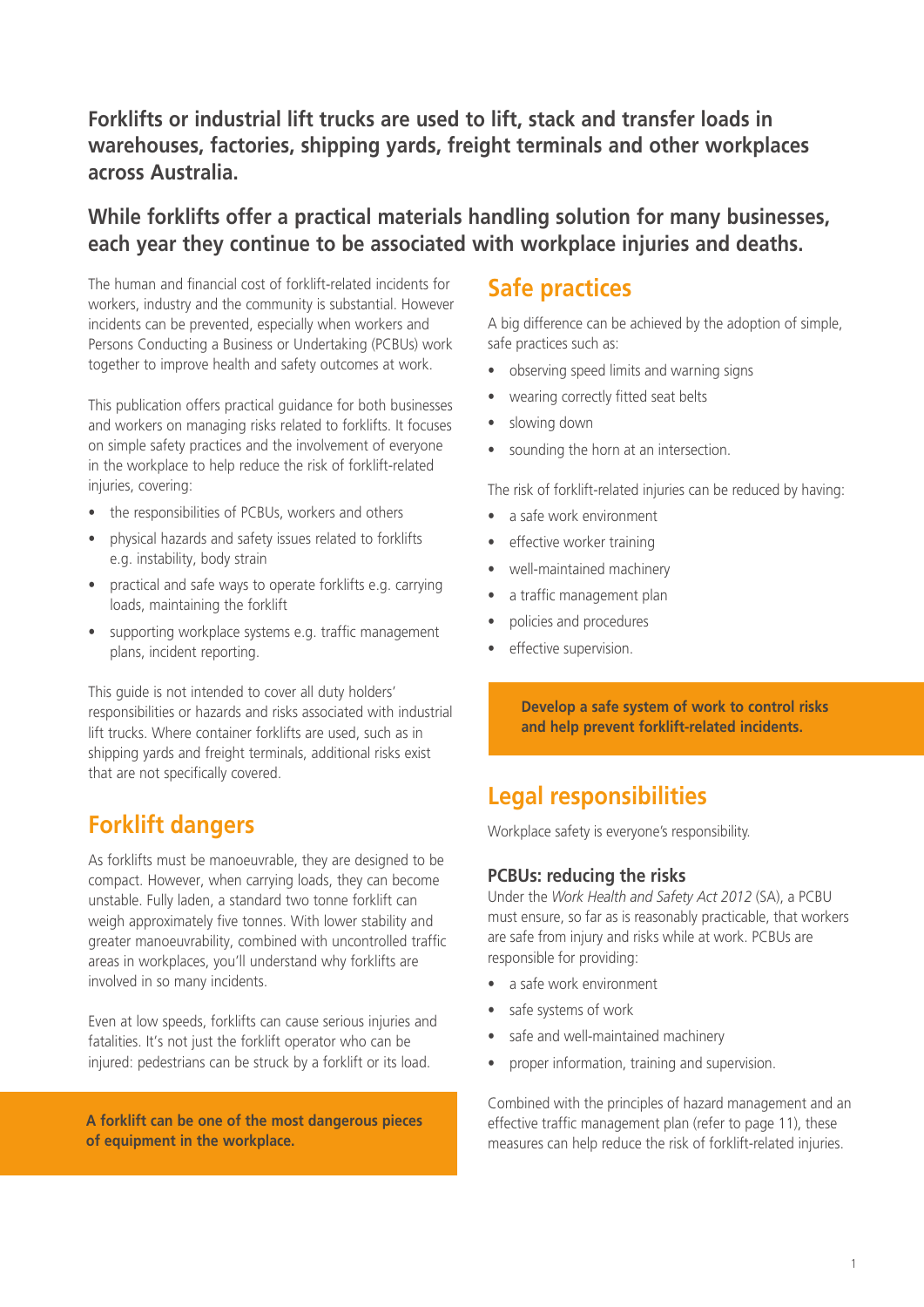### **Workers: reducing the risks**

Workers also have responsibilities to ensure a safe workplace by:

- working with the PCBU and co-workers to improve safety
- complying with reasonable instructions, training and information given, and following safe work procedures
- not putting yourself or your co-workers at risk
- reporting incidents, near misses and hazards (including unsafe equipment) to your PCBU, supervisor or Health and Safety Representative (HSR)
- using Personal Protective Equipment (PPE) correctly.

# **Training and qualifications**

To operate a forklift you must have a Licence to Perform High Risk Work or, if you are training for a forklift qualification, be under the competent supervision of a person with the same high risk work licence.

### **Training**

A high risk work licence requires you to be trained by a Registered Training Organisation (RTO). For details, check with SafeWork SA.

Any further training provided in the workplace must be under the competent supervision of a person with the same high risk work licence.

If you do not have a high risk work licence, you can only operate a forklift under the direct supervision of an appropriately qualified forklift operator or assessor who holds the relevant high risk work qualification. Direct supervision means that the qualified forklift operator or assessor must be close enough that they can see what you are doing and provide appropriate verbal instruction.

Records of training (a logbook) must be maintained while your training is underway. RTOs provide logbooks for this purpose. Records should reflect the type of training undertaken to evidence both theory and practical training.

The operator should be competent to operate a forklift in the particular environment in which they are required to work.

Specific skills require additional training (e.g. before an operator starts using a forklift or an attachment that is different to the one used for training and gaining qualifications, further training and supervision is required).

### **Qualifications**

Independent accredited assessors will evaluate skills against a national instrument of assessment.

Having a qualification indicates you have the basic knowledge and skills to operate a forklift without danger to yourself or others. More specific skills are necessary for specialised forklift types, attachments and worksite characteristics.

To operate a forklift in Australia, a standard age limit applies. A person wishing to be assessed for operation of a forklift must be 18 years of age. Contact SafeWork SA for further information about age requirements.

**When you operate and/or drive a forklift on a public road, as well as needing a high risk work licence, you must hold a current driver's licence and the forklift must be registered.** 

### **Tips for PCBUs**

PCBUs must:

- provide site-specific and refresher training to maintain and enhance their forklift operators' skills
- ensure forklift operators receive familiarisation training for any new forklift (it may have different controls or varying attachments)
- provide induction training for new or changed work environments, traffic management plans, policies and safe work procedures
- maintain a register of licensed forklift operators
- ensure that all contractors and any other persons using a forklift at your workplace hold the relevant forklift licences.

If your forklift operators are required to use purpose-designed attachments and specific forklifts, you must ensure that they have received sufficient instruction and training in a language they understand.

**Ensure training manuals and manufacturer's information are available for forklift operators.** 

### **Consultation**

To achieve a safe and healthy workplace, PCBUs, workers, managers, contractors and visitors need to communicate with each other and work together.

PCBUs can facilitate the consultation process by talking to forklift operators, as they have first-hand knowledge of any associated safety issues at the workplace.

PCBUs need to involve HSRs and health and safety committees in this process.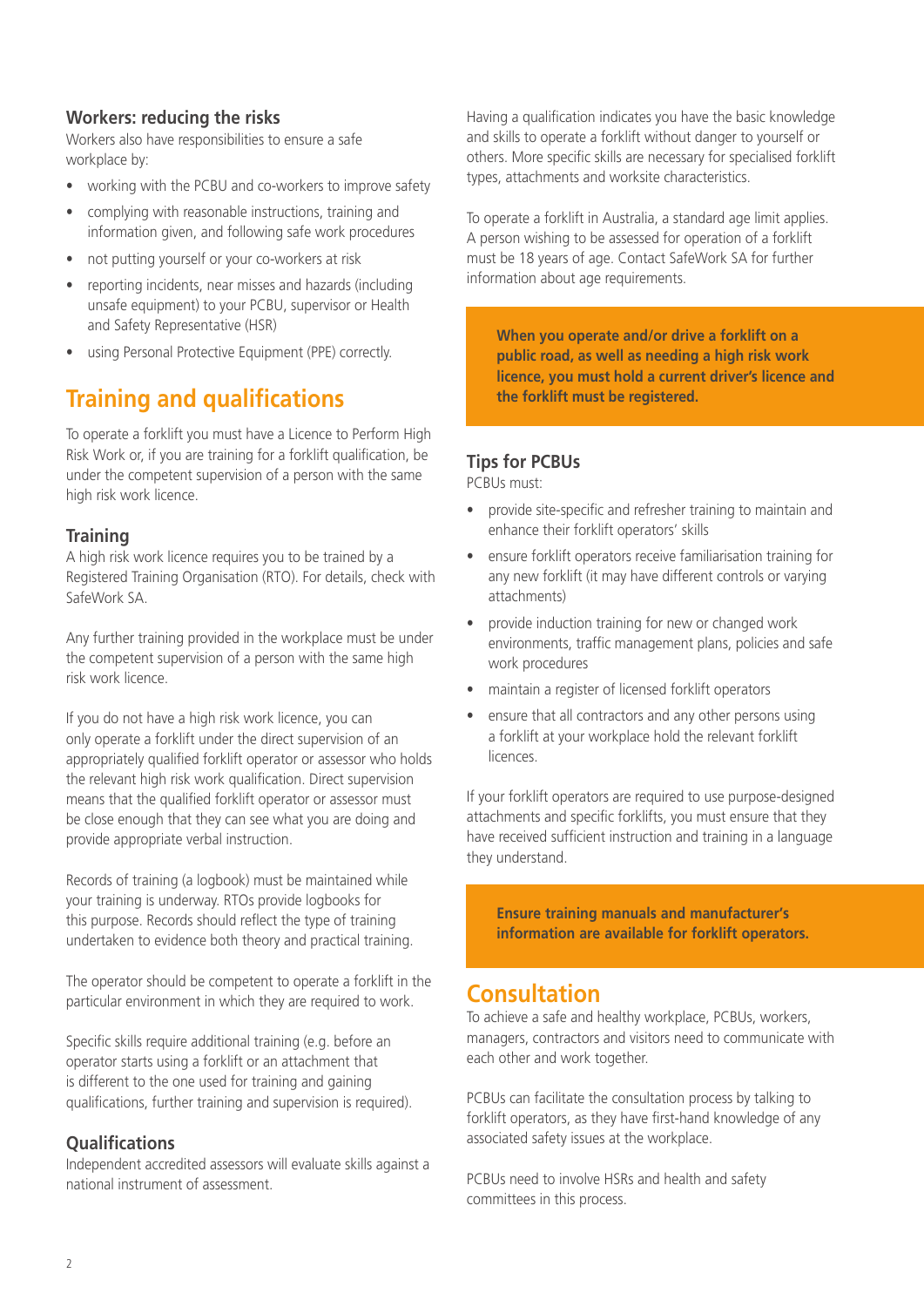By tapping into their knowledge, solutions are more likely to be practical, accepted and adopted. In turn, your worksite is more likely to reduce forklift-related injuries.

Everyone in the workplace is responsible for workplace health and safety.

PCBUs should consult:

- when identifying specific hazards and assessing the risks associated with the forklifts in their workplace
- when developing a traffic management plan
- before implementing any action to control the risk
- before making any change to the worksite
- before buying or hiring any equipment
- once solutions have been implemented to ensure they are effective and practical.

# **Selecting a forklift**

PCBUs should develop and implement a purchasing policy, and during the selection process consult with:

- other PCBUs
- supervisors
- forklift operators
- HSRs and the health and safety committee
- the purchasing officer
- the supplier.

The selection of a forklift should take into consideration the capacity and safety features specific to your workplace needs. Determining these needs before you buy or hire a forklift is the most effective way of reducing the risk of forklift-related injuries.

For example:

- If you need a forklift to work in a flammable or explosive atmosphere, ask the manufacturer or supplier if the machine can do this safely.
- If you need a forklift to work in poorly ventilated areas, make sure it's electric. There is a significant risk of poisoning or asphyxiation if fuel-powered forklifts are used in these environments. Forklifts with ever-increasing safety measures and features are always being released onto the market. However you need to ensure these features do not create additional risks in your workplace.

**Consult with your workers, HSRs and others who may be affected by the selection of a new forklift before making a final decision.** 

### **Manufacturers and suppliers: reducing the risks**

Manufacturers and suppliers need to provide workplaces with information about a forklift's capabilities and limitations.

Manufacturers should eliminate risks posed by forklifts during the design process. An example is introducing and promoting intelligent systems, such as making it impossible to start the forklift unless the seatbelt is fastened.

Suppliers or importers must provide information on:

- any hazards associated with forklifts
- conditions needed to ensure operators use forklifts correctly and safely
- correct and safe use of any attachments supplied specifically for a workplace
- specific workplace conditions the forklift was supplied to meet
- maintenance and servicing requirements.

If you hire out forklifts, ensure:

- each forklift is fit for the intended purpose for which it was designed, and is safe to use
- each forklift is maintained according to the manufacturer's specifications
- • people hiring a forklift are appropriately licensed and know how to operate it safely.

# **Physical hazards and safety issues**

### **Instability**

Tipping over is the biggest danger for a forklift operator. If an operator jumps from a tipping forklift, the chances of serious injury are high. Seatbelts save lives and must be worn.

A forklift can tip over by rolling or overturning sideways, or by pitching forward when the back wheels lift off the ground. Forklifts can tip over if you:

- accelerate quickly in reverse
- brake too quickly, especially on a loaded forklift
- brake or accelerate while cornering
- brake or accelerate down a slope
- carry a load facing down a slope
- carry an unevenly balanced load
- collide with another vehicle
- drive across inclines or uneven ground, such as potholes (particularly with a height difference greater than 20mm across the front wheels)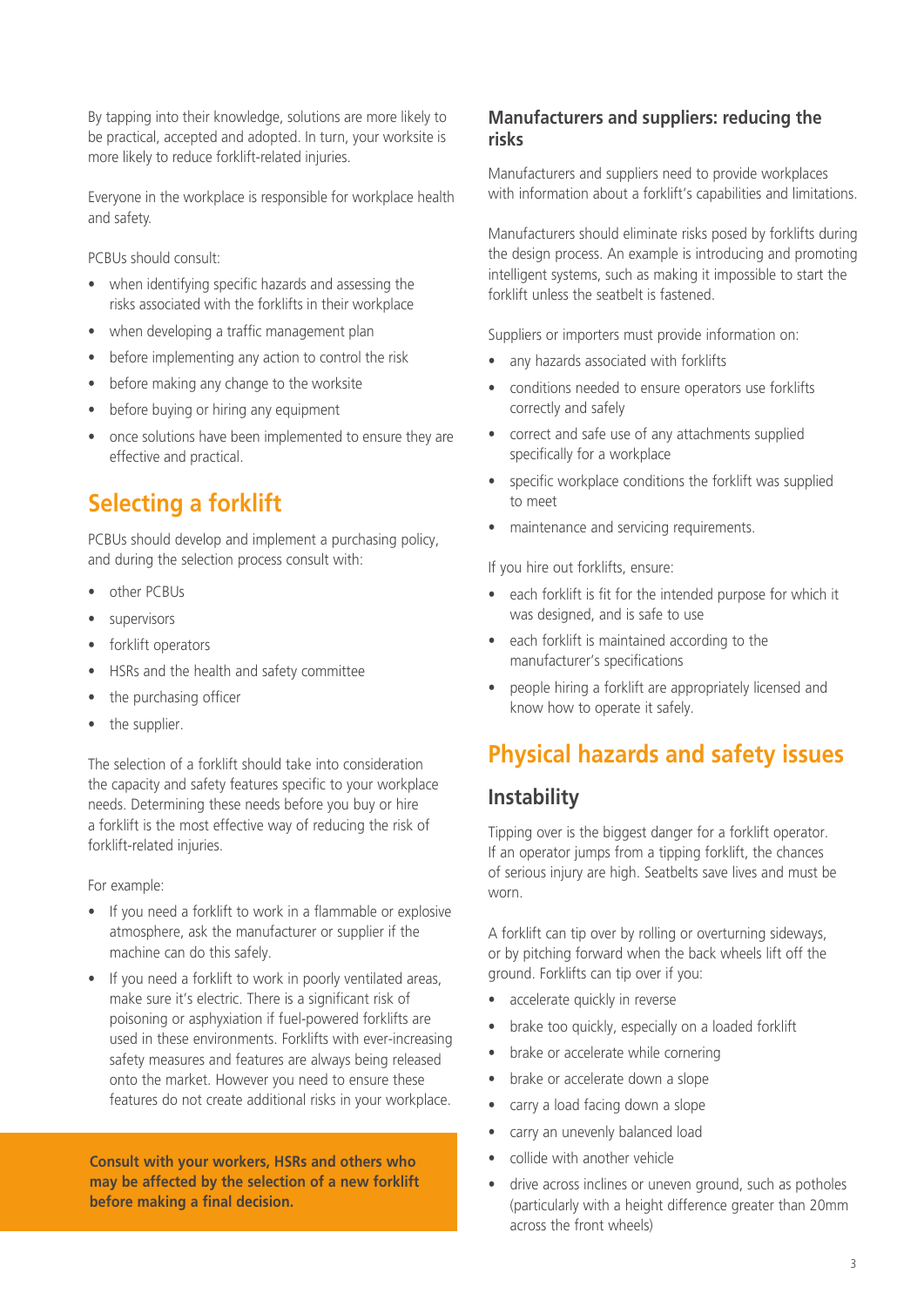- drive with the tines raised too high (loaded or unloaded)
- strike low doors or overhead structures
- turn too fast
- use a forklift that is not designed to tow (pushing or pulling).

**Most tip-over incidents involve unloaded forklifts, which are more unstable than a loaded forklift with the load carried low.** 

Counter-balanced forklifts are usually supported at three points called the 'triangle of stability'. The front left wheel, the front right wheel and the middle of the rear axle at the pivot pin connected to the steer axle make an imaginary triangle (refer Figure 1).

This is important because the centre of gravity (COG) must remain within this triangle of stability. If the COG falls outside the triangle, the forklift will tip over.

This principle explains why an unladen forklift can easily tip over with a simple sharp turn, even on a level surface.



(maximum load): theoretical

*Figure 1: The triangle of stability*

### **Stability tips**

- To avoid a forklift tipping over, the most important specifications to consider are lift capacity, the maximum load supported and vertical lift travel.
- Stacking/raising off-centre loads at full height on a surface with a 2% difference in gradient (20mm in 1 metre) – can significantly affect stability.
- Loads suspended from a jib or rotator attachment on a forklift make it more likely to tip forward when braking or sideways when turning.

### **Tips for PCBUs**

- Conduct a risk assessment of the area where the forklift will be operating to determine a suitable forklift.
- Get the manufacturer's information about your forklift's limitations including:
	- the suitability of different types of tyres for your needs
	- capacities at different lift height and positions.
- • Adjustments or alterations to parts of forklifts should not be made unless the manufacturer has been consulted. Changes to specifications of the forklift, including rated capacity and reach as a result of an alteration must be recorded by a competent person on the data plate.
- Make sure the operators do not load the forklift above the weight specified on the load capacity plate. Ensure the data plate is legible and help operators to understand the difference between the forklift's model numbers painted on the side of the forklift and the forklift's load capacity plate.
- Buy or hire forklifts with seatbelts, reversing beepers, flashing lights, intelligent systems, speed-limiting devices, load-weighing devices and other stability-enhancing features.
- Ensure seatbelts are correctly fitted and worn. By installing intelligent systems, the forklift can only be started if the seatbelt is fastened. Monitoring/ supervision of these intelligent systems should be such that they cannot be easily or deliberately defeated. Seatbelts may be retro-fitted, but only in accordance with the manufacturer's specifications.
- Be aware that productivity incentives may encourage your employees to drive and work too quickly, which can increase the risk of incidents.
- Implement traffic control measures that account for the risks in the workplace to reduce the risk of instability (refer to 'Traffic management plans' on page 11).
- Reduce the speed limit at your workplace.
- Buy or hire forklifts with a greater load capacity than you actually need to safely perform the workplace tasks.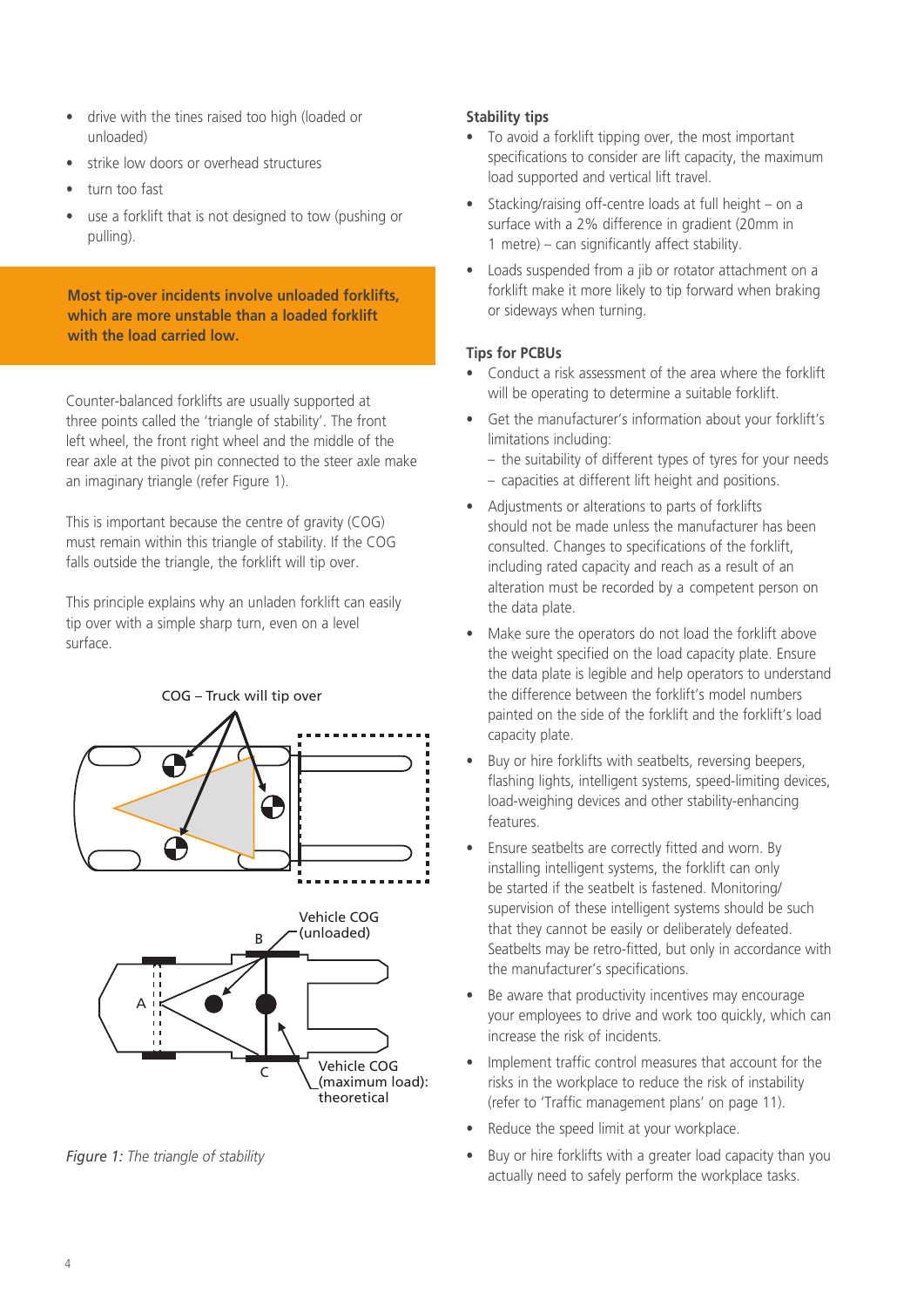### **Tips for forklift operators**

To ensure your own safety, and that of others, always drive and operate forklifts safely. However, if tipping occurs you should:

- stay in the cabin with the seatbelt on
- brace yourself with your feet pressing down and your arms pushing you back into your seat
- stay with the forklift and lean in the opposite direction of tipping.

Jumping from an overturning forklift often results in serious injury or death.

If the forklift touches an overhead power line, stay in the forklift and warn others to stay away. Keep still and avoid touching anything in the forklift. Wait as long as it takes for confirmation that the power has been disconnected/isolated before leaving the forklift. Then, if it is safe to do so, move the forklift off the power line.

Refer to 'Operate the forklift safely' on page 8 for more information.

### **Speed and stopping distances**

Your hazard management process (refer to page 11) will determine the speed limits appropriate to your workplace. Consider the stability of the forklift under braking, its stopping distances and environmental factors.

Reduce speed to walking pace taking into consideration congestion, vision, other vehicles and pedestrians etc. Make sure speed limits are observed and enforced.

Buy or hire forklifts with speed limiting devices or have a competent person retrofit them to your current forklifts.

### **Stopping distances**

You need to know stopping distances when you plan speed limits, forklift routes and your overall traffic management plan.

Table 1 (below) shows the typical distance it takes for a fully laden 2.5 tonne forklift to stop once the operator has applied the brakes. This is in optimal conditions: travelling on a dry, even surface with good traction, driven by an alert operator not distracted by other activities.

Even at six kilometres per hour (i.e. walking pace) a forklift needs at least three metres to stop. The distance at which a forklift can stop is affected by:

- the speed at which it is travelling
- the weight of the forklift and its load
- its mechanical and tyre condition
- the road or floor surface.

| (based on the range achievable without tip over for the majority of fully laden forklifts) |                          |                                                                                     |                                                                                                                    |                                     |
|--------------------------------------------------------------------------------------------|--------------------------|-------------------------------------------------------------------------------------|--------------------------------------------------------------------------------------------------------------------|-------------------------------------|
| Speed<br>(kilometres/hour)                                                                 | Speed<br>(metres/second) | Distance travelled<br>(metres) - based on a<br>typical reaction time of<br>1.5 secs | Distance travelled<br>while decelerating<br>(metres) - based on a<br>deceleration<br>rate of 1.9m/sec <sup>2</sup> | Total stopping<br>distance (metres) |
| 6                                                                                          | 1.7                      | 2.5                                                                                 | 0.73                                                                                                               | 3.2                                 |
| 8                                                                                          | 2.2                      | 3.3                                                                                 | 1.3                                                                                                                | 4.6                                 |
| 10                                                                                         | 2.8                      | 4.2                                                                                 | 2.03                                                                                                               | 6.2                                 |
| 12                                                                                         | 3.3                      | 5                                                                                   | 2.92                                                                                                               | 7.9                                 |
| 14                                                                                         | 3.9                      | 5.8                                                                                 | 3.98                                                                                                               | 9.8                                 |
| 16                                                                                         | 4.4                      | 6.7                                                                                 | 5.2                                                                                                                | 11.9                                |
| 18                                                                                         | 5                        | 7.5                                                                                 | 6.58                                                                                                               | 14.1                                |
| 20                                                                                         | 5.6                      | 8.3                                                                                 | 8.12                                                                                                               | 16.5                                |
| 22                                                                                         | 6.1                      | 9.2                                                                                 | 9.83                                                                                                               | 19                                  |
| 24                                                                                         | 6.7                      | 10 <sup>°</sup>                                                                     | 11.7                                                                                                               | 21.7                                |
| 26                                                                                         | 7.2                      | 10.8                                                                                | 13.73                                                                                                              | 24.6                                |
| 28                                                                                         | 7.8                      | 11.7                                                                                | 15.92                                                                                                              | 27.6                                |
| 30                                                                                         | 8.3                      | 12.5                                                                                | 18.27                                                                                                              | 30.8                                |
| 32                                                                                         | 8.9                      | 13.3                                                                                | 20.79                                                                                                              | 34.1                                |

# Table 1. Reaction distance and total stopping distance for fully laden 2.5 tonne forklift

*Data from the Monash University Accident Research Centre*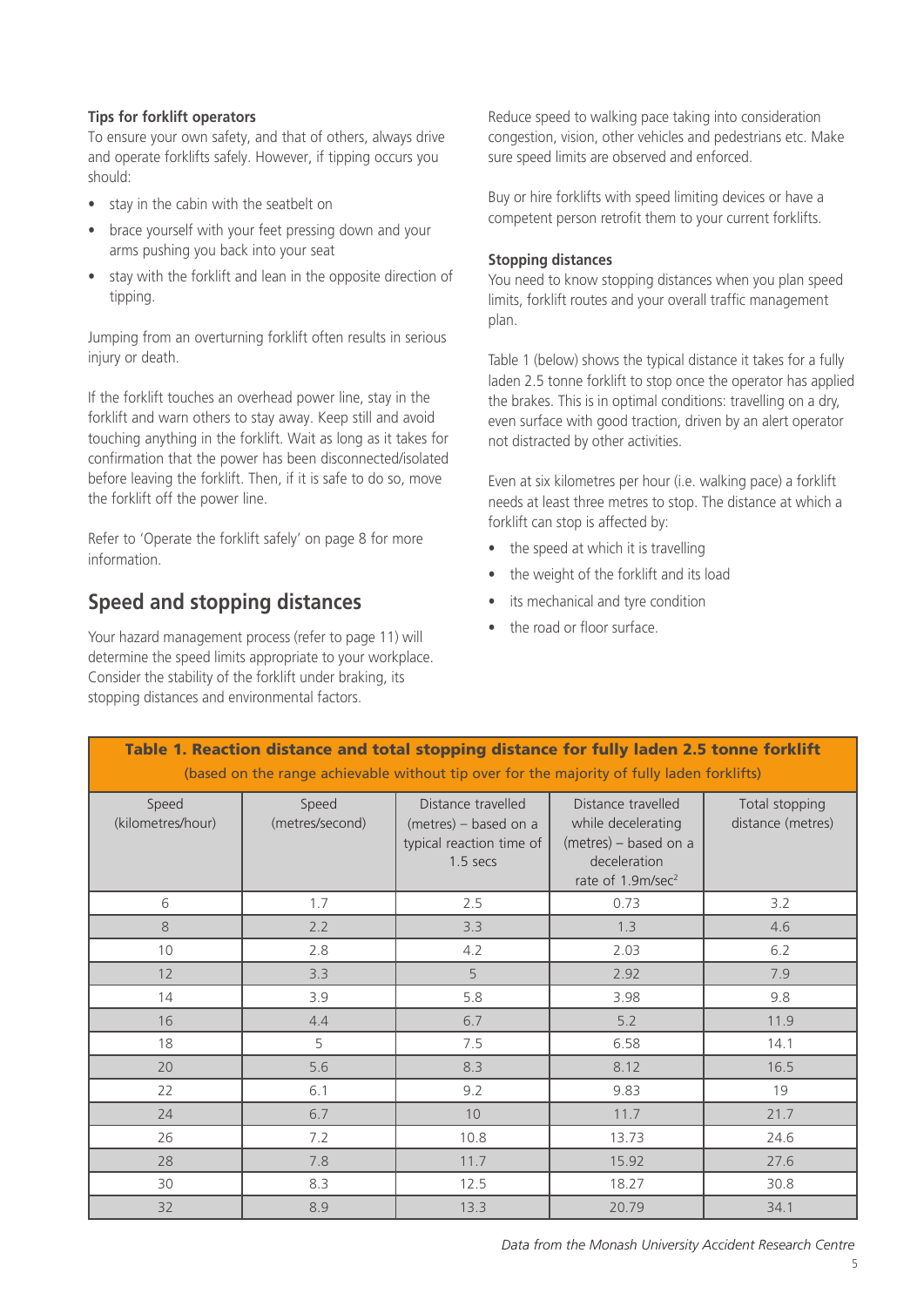**A laden forklift cannot use its maximum braking capacity, because the load may slide or fall from the forklift tines, or the forklift will tip forwards.**

### **Sprains and strains**

Sprains, strains and other soft tissue injuries to the neck, back and arms can cause long-term health problems. Common hazards that injure forklift drivers include:

- continuously and/or repeatedly looking up during high stacking
- continuously and/or repeatedly looking behind while reversing
- repeatedly hitting bumps or driving on uneven surfaces
- using poorly positioned or poorly maintained controls.

### **Tips for PCBUs**

- Consider forklifts with swivel seats and/or closed circuit video systems to reduce neck craning and twisting.
- Fit mirrors if practicable.
- Ensure road surfaces and floor surfaces are even and in good condition.
- Ensure the forklift seat is in good condition and has sufficient cushioning so that it supports the back and minimises vibration and jolting.
- Ensure that the cabin is in good condition.
- Enable variety in forklift tasks so the operator can change their posture.
- Check that the controls are comfortable to reach and operate.
- Ensure the forklift is regularly serviced and maintained, including its controls and seating.

**Save money and time by choosing and maintaining a forklift with features that prevent sprain and strain injuries.**

### **Slips, trips and falls**

Slips, trips and falls are common injuries related to getting on and off forklifts.

Minimise the number of times that operators need to get on and off their forklift to help reduce the number of slips, trips and falls. Refer to 'Get on and off safely' on page 8.

#### **Tips for PCBUs**

- Ensure forklifts have:
	- adequate access and egress to provide three points of contact (hands and feet) while getting on and off
	- steps with anti-slip surfaces and enough space to stand on firmly
	- grab-handles or rails that allow proper grip, and are positioned in an accessible location
	- suitable locations for controls and foot pedals to eliminate trip hazards.
- Buy or hire forklifts with the above features or retrofit them to your current forklifts.
- Repair or replace broken steps, rails and handles.
- Ensure road surfaces and floor surfaces are in good condition (maintain and repair) and clear of debris and other obstructions.
- Provide a location to park the forklift that is well lit so operators can clearly see the ground surface, and that is not muddy, slippery or uneven.
- Provide operators with information and training on the correct and safe way to get on and off forklifts.

### **Attachments**

Forklift attachments include any side shift devices, jibs, extension forklift tines and specifically designed devices for load manipulation or carrying.

When an attachment is fitted to a forklift, its operating characteristics may change, making it necessary to de-rate the forklift capacity and restrict some operating controls. Attachments must have rated capacities.

Where an attachment is used, an effective control method is stamping the combined rated capacity on the forklift load capacity plate. This may require adding an additional capacity plate. Make sure a competent person determines the rated capacity of the combination of the forklift and the attachment.

An attachment should only be used on a forklift if it has been specifically designed for that forklift.

Make sure the attachment is secured correctly and safely on the forklift. Do not tilt the mast forward. If a load is suspended, drive slowly to avoid the load swinging, as this will increase the forklift's instability.

**PCBUs must ensure that, where attachments are used, specific additional training is given to forklift operators and adequate supervision is provided.**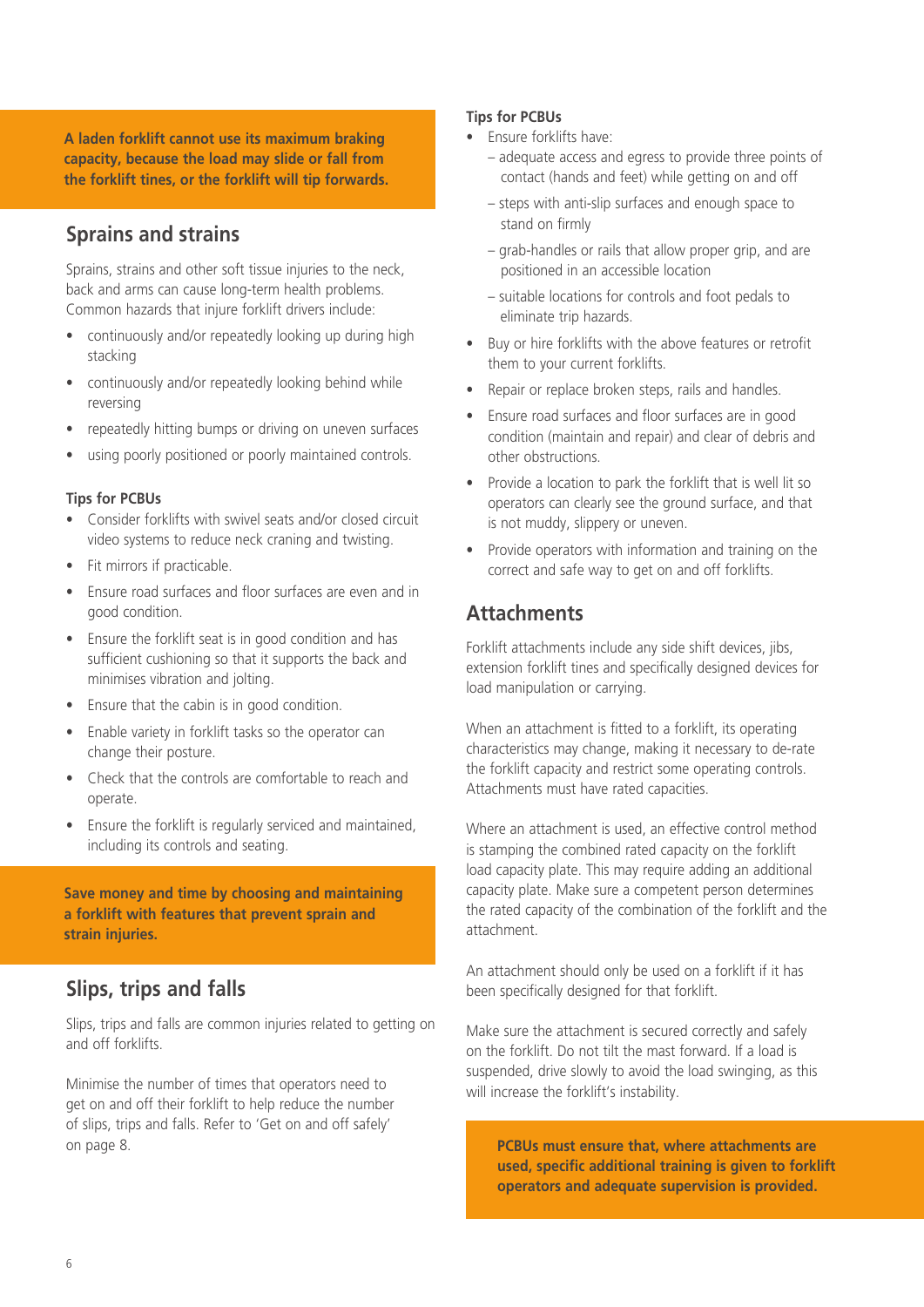#### **Selecting attachments**

Ask the manufacturer of the attachment whether it can be used safely on your forklift. Forklift attachments must be:

- designed by a 'competent person'
- manufactured by a 'competent person'
- safely used on the forklift.

For 'competent person' definition/clarification, refer to the *Work Health and Safety Regulations 2012* (SA).

### **Operation and maintenance**

### **Check the forklift before you start**

Before you start to operate the forklift, ensure it is in safe working order, ready to be used and capable of completing the task(s) required.

Develop and implement a system of work that nominates the person who will ensure that safety checking takes place e.g. a manager or supervisor.

Report any damage or problems to the PCBU, supervisor, manager or HSR immediately. If any damage or problems are noticed, isolate the forklift so it cannot be used.

Complete these checks as part of your pre-operational routine (refer example below). This is an important part of any effective maintenance program. If you are using a new or different forklift, these checks will help you become familiar with the machine.

Make sure the checks are done according to the manufacturer's instructions.

#### **Pre-operational checklist**

Forklift operators should carry out the following preoperational checks before starting work.

- $\Box$  Tyres: check all tyres for wear or damage, and pressure (if applicable)
- $\Box$  Fluids: check oil, hydraulics, battery, fuel, coolant and brake fluid
- $\Box$  Seating: check the condition and adjustment
- $\Box$  Warning devices: check lights, horns, reversing beeper and flashing light
- $\Box$  Capacity: check that the load capacity data plate is fitted and legible
- $\Box$  Mast: check for any wear or damage to the lift chains and guides
- $\Box$  Hydraulic cylinders and hoses: check for any leaks
- $\Box$  Forklift tines: check for wear, damage, cracks or repairs
- $\Box$  Seatbelt: make sure it is in good working order
- $\Box$  Guarding: check that all guards are in place
- $\Box$  Controls: check that all pedals and controls operate correctly
- $\Box$  Brakes: check that all brakes (including parking brake) operate correctly

### **Check the workplace before you start**

PCBUs must provide a safe work environment. The principles of hazard management (refer to page 11) plus your traffic management plan can help you do this.

If you're a forklift operator, check the area in which you'll be working before you start your forklift, as well as the 'no go' zones for pedestrians or forklifts. If you notice any problems, immediately report them to your PCBU (or supervisor or manager).

#### **Workplace environment checklist**

Forklift operators should carry out the following workplace environment checks before starting work.

- $\Box$  Are 'no go' zones clearly marked with signs and fences?
- $\Box$  Is there sufficient lighting and ventilation for you to work safely?
- $\Box$  Is there a lot of noise (e.g. from other machines) that may impair your ability to hear?
- □ Are road surfaces even and clear of obstructions? Are there features such as ramps and rail tracks?
- $\Box$  Are there overhead features such as low doorways, fittings, cables and power lines?
- $\Box$  Are there any other obstructions?
- $\Box$  Are there wet and dry areas? Are there any spills?
- $\Box$  Are loading docks clear? Do they have edge protection?
- $\Box$  Is there sufficient room or capacity on storage racking?
- $\Box$  Are forklift operating paths clear? Are they wide enough?
- $\Box$  Are there any congested areas?
- $\Box$  Are there any blind spots?
- $\Box$  Is there any interaction with pedestrians or other traffic?

**These checklists are not exhaustive, and do not replace the principles of hazard management (refer to page 11). The issues identified during that process should guide you.**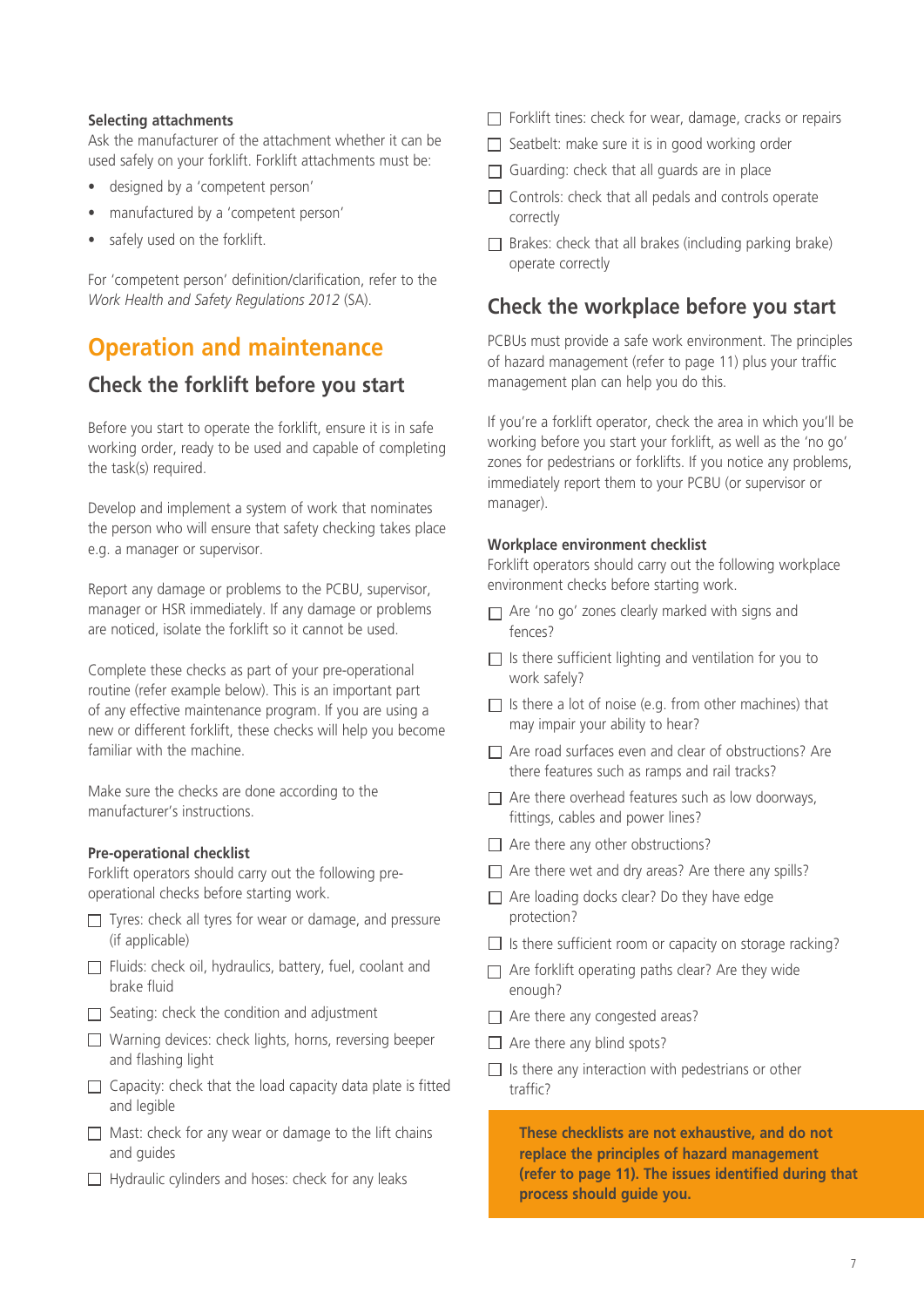### **Get on and off safely**

Around a quarter of all forklift-related injuries occur when operators are getting on or off forklifts.

### **Tips for forklift operators**

- Lower the forlift tines to ground level; ensure the parking brake is set, and the controls are in neutral.
- • Do not jump from your forklift. Face the forklift and maintain three points of contact (hands and feet) when you get on and off.
- Minimise how many times you need to get on and off.
- Work and park in well-lit areas so that your vision of road surfaces and other traffic (including pedestrians) is clear.

**PCBUs should ensure that all forklifts are fitted with anti-slip surfaces and grab-rails. Refer to 'Slips, trips and falls' on page 6.**

### **Operate the forklift safely**

You should only start using a forklift after you have checked the equipment and the work environment.

### **Safety basics**

- Only use a forklift for the purpose for which it was designed. Dangerous work practices include bumping pallets, pushing piles of material out of the way, and moving heavy objects by using makeshift connections and attachments.
- Wear a seatbelt.
- Obey speed limits and warning signs. Drive at speeds suitable to the road surfaces and traffic conditions.
- Wear safety glasses or goggles to protect your eyes from dust and debris when you move stored products from overhead shelving as necessary.

### **Operating basics**

- Use extra caution and avoid turning when negotiating grades, ramps and inclines.
- Take particular care not to damage pallet racking. Report damaged racking to your manager/supervisor so that it can be repaired.
- Slow down and sound your horn before going through a doorway, before entering or crossing a main aisle and when approaching an intersection or corner (especially blind corners).
- • Always travel at a safe distance behind another forklift or other vehicles.
- When travelling, forklifts tines should be just below axle level but must be kept clear of the road/floor surface.
- Be aware of blind spots created by the mast and other parts of the forklift. Even small parts may block out large areas of your view of the workplace.
- Do not reach through the mast or place parts of your body outside the forklift while it is in operation.
- Be aware of any overhead hazards and maintain a safe distance from powerlines and electrical cables.

#### **People**

- Do not carry passengers unless the forklift is designed to carry more than one person. An additional seat, footrest and seatbelt should be provided.
- Do not raise people on forklift tines or pallets.
- Do not allow anyone to stand, work or walk under raised forklift tines.
- Be conscious of people working around you e.g. tail-end swing. Do not allow people to walk beside you or be in close proximity to a travelling forklift.
- Do not allow people to be near stacked loads being loaded or unloaded. High stacked loads can become unstable and topple.

### **Work environment**

- Do not drive over spilled liquids or powders as this reduces the traction of the tyres and spreads the substance, causing problems for other traffic and/or pedestrians.
- Remove hazards or obstructions from the floor rather than drive around or over them. Report any dangerous surface conditions to your supervisor immediately.
- Be aware that driving from a wet to dry surface or dry to wet affects tyre traction, braking and stability.
- Allow enough time for your eyes to adjust when you move from dark to light areas and vice versa.

Refer also to 'Workplace environment checklist' on page 7.

### **Order-picking forklifts**

- An order-picking forklift truck licence is required to operate this type of forklift.
- Order-picking forklifts must have guardrails to prevent falls.
- If it is possible for someone to extend their body over the guard or step from the platform of an order-picking forklift, then a safety harness must be provided and worn. The harness, fitted with a fall arrester, must utilise two independent designated anchor points.
- Working through the principles of hazard management (refer to page 11) will help you determine the type of travel restraint or fall prevention system appropriate to your workplace and the work you do.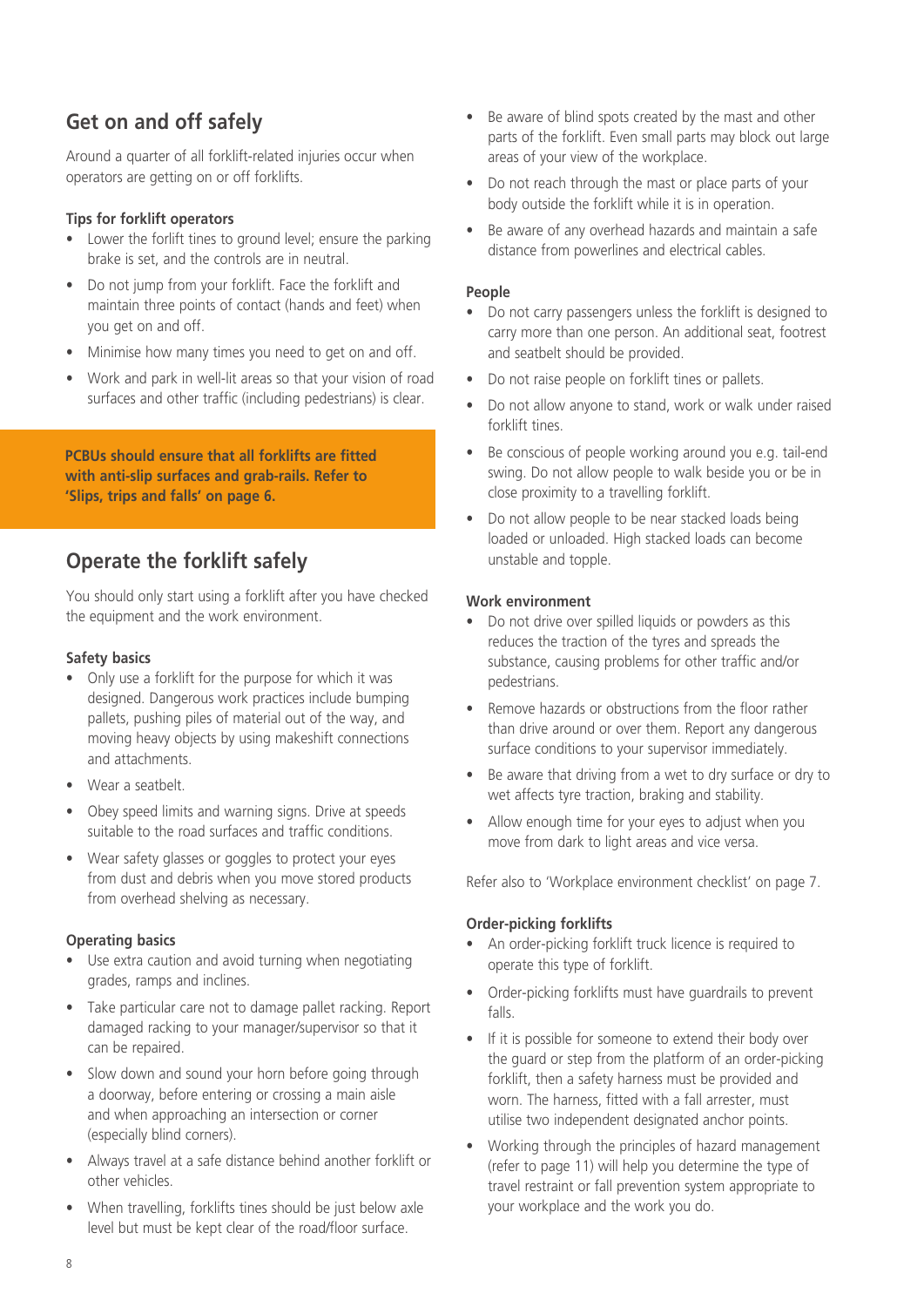### **Work platforms**

While forklifts were not designed to lift people, work platforms may be used for raising people performing shortterm tasks e.g. changing a light bulb. Activities such as order-picking, however infrequent, are not regarded as short-term tasks.

- Work platforms must be securely attached to the forklift.
- Work platforms should only be attached to a compliant forklift, with a load capacity data plate stating the attachments that may be used.
- A flow restrictor should be fitted to a forklift that lifts a work platform to control the rate of descent in the event of a hydraulic hose burst.
- • Ensure your traffic management plan deals with tasks involving work platforms.
- Before starting work ensure:
	- the parking brake is set
	- the controls are in neutral
	- the mast is vertical
	- all controls are immobilised except lift and lower.
- The forklift operator must remain at the controls at all times. The forklift operator should perform an initial trial lift without a person inside to ensure the work platform has a clear path.
- Workers must be trained in the safe use of work platforms, including emergency procedures to ensure occupants can be rescued if an incident or breakdown occurs.
- Workers must stand on the floor of the work platform, not on a ladder, the guardrails or other object. They must stay within the confines of the work platform unless engaged in an emergency situation.
- Do not use work platforms to transport people or to exit at height e.g. mezzanine floor.

**Develop and implement incident procedures (including forklift breakdown). Make sure everyone knows what these are and what to do. Refer to 'Incident reporting' on page 13.** 

#### **Finishing work**

• Before getting off the forklift, lower the forklift tines to ground level, ensure the parking brake is engaged, and the controls are in neutral. Refer to 'Get on and off safely' on page 8.

- If the forklift is liquefied petroleum gas (LPG) powered, turn off the LPG at the cylinder.
- Do not park the forklift near a source of ignition, a doorway or a pit.
- Park the forklift in a well-lit area under cover and on a level and even surface. Make sure the forklift is at least three metres away from a power line or rail line.
- Remove the ignition key and secure the forklift at all times when not in use. This will stop unauthorised people from using the forklift.

### **Carry and handle loads safely**

### **Forklift capacity**

- PCBUs and supervisors should be involved in knowing how loads and loading are being controlled.
- A forklift's capacity (also known as the rated capacity) is the maximum weight it can safely carry at a specified load centre. Overloading can damage the forklift and increase the risk of forklift-related injuries.
- The model number of some forklifts may be confused with its lifting capacity. Ensure you use the load capacity data plate to accurately determine the capacity.
- The weight, shape, size and composition of a load affect the way it should be lifted.
- When a load is raised, the forklift is less stable; stability is decreased further if the load is off-centre. Tilting forwards or backwards with a raised load will also affect stability.
- Driving with a raised load is dangerous. It makes the forklift less stable and leads to tipping over, particularly if the forklift is being driven at speed, around a corner, or on an uneven surface.
- Take the time to familiarise yourself with each new type of load before you start work.

### **Carrying the load**

- Know how to read load capacity data plates. Load capacity data plates detail the load each forklift can safely lift at different mast orientations, or when fitted with an attachment.
- Know the capacity of your forklift and do not exceed it. Check the marked weight of an object, or use a weight gauge or scale to weigh loads. Do not pick up a load if you do not know its mass.
- If the load is not placed safely and correctly, reload it.
- If the pallets are damaged, remove them.
- If the load is particularly long or wide, see if you need to take an alternative route.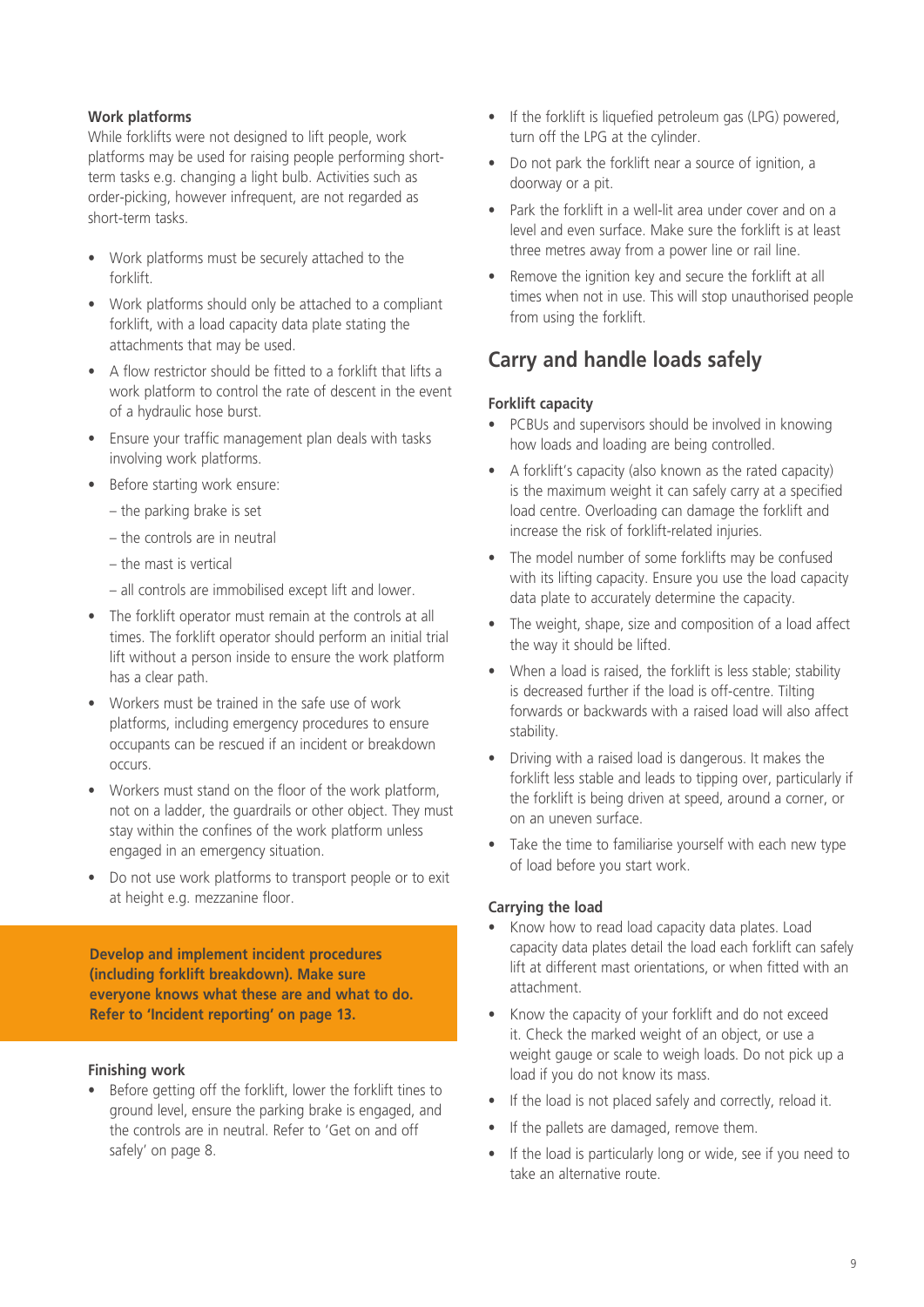- If the load comprises different lengths of material, ensure the point of balance is in the middle of the forklift tines when the load is lifted.
- Set the width of the forklift tines to provide the greatest support for the load, and position the load so that it is balanced evenly on the forklift tines. Take special care with irregular loads or loads that may slide e.g. steel on steel. Ensure the tines and the loads are centred
- Insert the forklift tines fully beneath the load.
- Check around the load before lifting to ensure it does not affect anything or anyone around it.
- Ensure each load is carried, lowered and set down according to the manufacturer's recommendations and your safe work procedures.
- When operating the forklift on an incline, the load must be tilted back and raised only as far as needed to clear the road surface. The load must be facing up the incline. Do not try to turn on an incline.

### Forklift operators **SHOULD NEVER**:

- drive with a raised load (always lower the load to forklift axle height to clear the road/floor surface before moving or turning)
- lift a load that extends above the forklift tine backrest unless the load is secured (so it can't fall back on you)
- attach a towrope to the mast to pull or drag loads
- tow (pull or push) with a forklift unless a proper towing connection is fitted and designed to do so in accordance with the manufacturer's recommendations
- use a forklift to push or bump other loads into position
- add any additional counterweight to the forklift
- sling loads from forklift tines, as there may be a risk of the load sliding off the tines (always use a jib or load shifting equipment).

### **Driving onto trucks**

Develop and implement a safe work procedure.

Before driving onto the back of a truck, make sure:

- the truck's tray is sound, and it can support the forklift and load
- the truck wheels are chocked
- the parking brake is on
- the key is secured
- the access ramp is sufficiently locked so it won't come adrift, and that it can support the forklift and load.

Procedures should also be implemented to ensure a rigid truck is not driven away until loading is finished.

When a truck trailer is being used, it should ideally remain attached to the truck so that it does not collapse or tilt when a forklift is operating inside it.

A trailer disengaged from a prime mover must be supported by sturdy supports.

When a trailer remains attached to the prime mover, ensure a system is used so the prime mover does not pull away from the loading dock during loading or unloading.

### **Using ramps**

Develop and implement a safe work procedure. Ramps must:

- be wide enough and strong enough to take the forklift and load
- be maintained in good condition
- have good traction in wet weather
- have side rails to prevent wheels slipping off
- allow a smooth weight transfer on and off the ramp
- have a gradient that does not exceed the angle recommended for safely operating the forklift.

All variable level ramps that a forklift is required to work on must be provided with locking and interlocking facilities.

Portable ramps must be secured according to the manufacturer's instructions and have the appropriate load rating attached.

### **Seeing clearly**

- If the load obstructs your view while travelling up an incline, get another worker to guide you from a safe position. Ensure all other people are in full view at all times. If you lose sight of them, stop immediately.
- Drive in reverse if a bulky load obscures your forward view. However, the load must lead when travelling up inclines. Use another worker, safely positioned, as a spotter in this instance.

### **Maintain the forklift**

Forklift maintenance programs should include a regular schedule of servicing, preventative maintenance, inspection and cleaning.

- Maintenance programs and pre-operational checks (refer to page 7) should be completed according to the manufacturer's recommendations and relevant standards.
- Components added to the forklift (e.g. attachments, control and warning devices) must also be maintained and serviced.
- Only licensed gas fitters may repair and/or replace parts on LPG powered forklifts.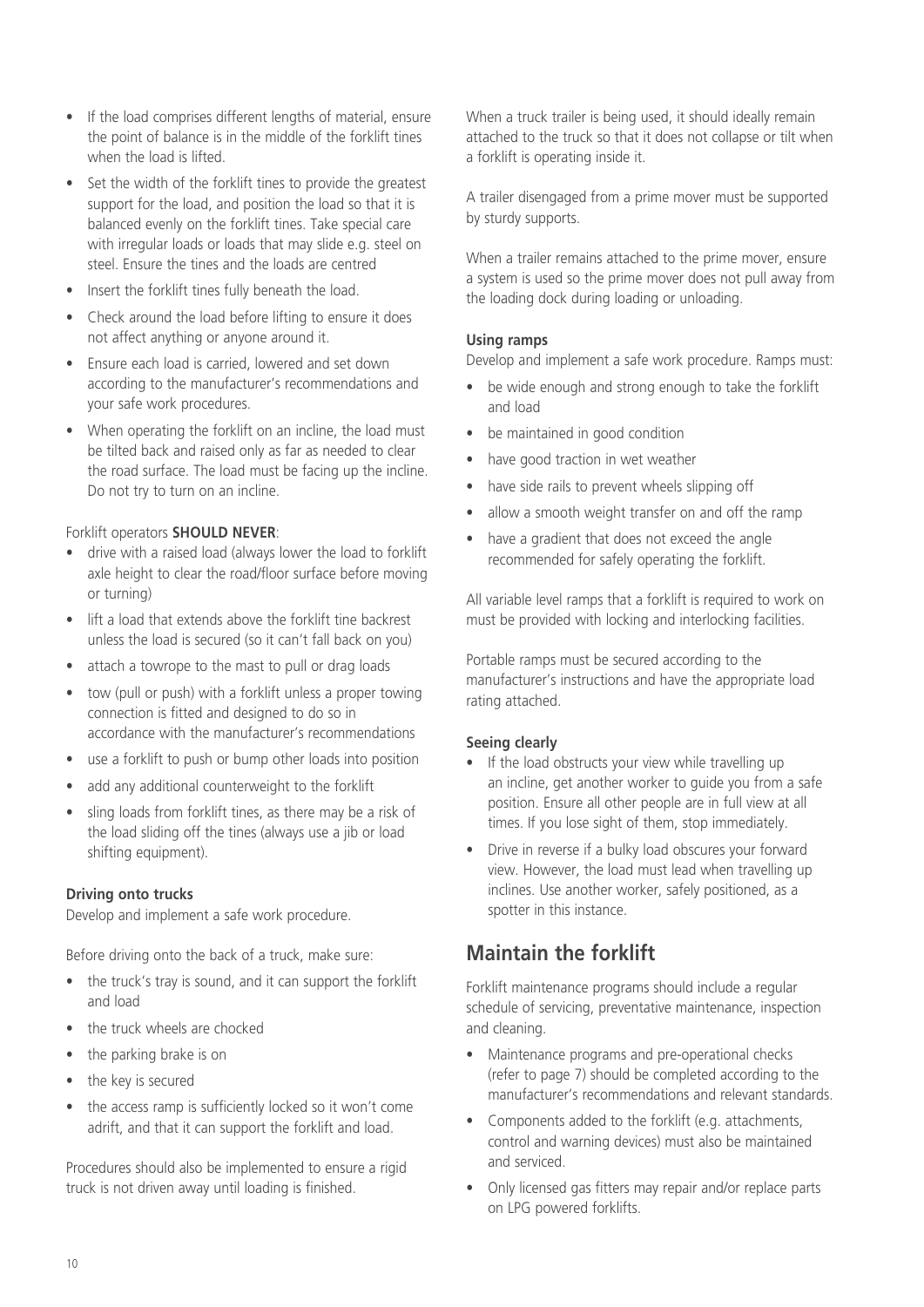- Only suitably qualified and trained persons may inspect, maintain or repair forklifts. Unauthorised changes to forklifts (e.g. drilling holes in forklift tines) should not be undertaken.
- Only qualified tyre fitters should remove and fit tyres. To prevent injury should the assembly fail, use a safety cage when inflating and/or fitting tyres on split rim wheel assemblies. Fit the hose for the compressed air with a clip-on chuck so the fitter does not have to be in front of the wheel rim while inflating the tyre.

**Fuel-powered forklifts are noisy and, if poorly maintained, produce higher concentrations of carbon monoxide.** 

### **Record keeping**

PCBUs should keep records of all maintenance and servicing, including testing and commissioning, as well as any alterations made to the forklift. Keep these records for the life of the forklift.

If a forklift is sold, transfer the records to the new owner (unless the forklift is being sold as scrap or spare parts).

#### **Unsafe forklifts**

Develop and implement a procedure for your workers to follow if they discover an unsafe forklift. This should include isolating and tagging the forklift, and reporting the matter to the appropriate person immediately.

Where the function or condition of a forklift is impaired or damaged to such an extent that it poses a risk to safety, a suitably qualified and trained person must:

- inspect and assess the forklift
- advise the nature of any faults, wear or damage
- advise of the repairs that should be carried out to safely operate the forklift.

# **Supporting systems**

### **Traffic management plans**

A traffic management plan is a set of rules for managing the safest and most efficient movement of traffic at your workplace. It contains practical, workable controls and should cover all vehicles, not just forklifts.

The plan should also be specific to the workplace.

The best way to reduce the risk of forklift-related injuries is to separate pedestrians and forklifts. This should be the most important aim of your traffic management plan.

Everyone affected by the traffic management plan must understand and follow it.

PCBUs and supervisors should develop traffic management plans in consultation with forklift operators and others in the workplace, and by using the following principles of hazard management.

### **Principles of hazard management**

#### **1. Identify the hazards**

Identify the hazards associated with the movement of forklifts, other vehicles and pedestrians.

- Study the way forklifts, other vehicles and pedestrians move or need to move around in all areas of your workplace.
- Identify the places where there is the potential for a collision to occur.
- Consider the physical structure of your workplace. Look at floor surfaces, exits, driveways and housekeeping standards.
- Ask your workers about any problems they have noticed.
- Review your incident and injury records (including near misses), as well as the manufacturer's information.

'Practical issues to consider' (refer to page 12) can help you decide what needs to be in your traffic management plan.

### **2. Assess the risks**

Assess the risks caused by these hazards. PCBUs, supervisors and operators should ask the following questions:

- What is the potential impact of the hazard?
- How severe could an injury be?
- What is the worst possible damage the hazard could cause to someone's health?
- Would it require only simple first aid? Could it cause permanent ill-health or disability? Could it kill? How likely is the hazard to cause someone harm?
- Could it happen at any time or would it be a rare event?
- How frequently are workers exposed to the hazard? How many people are exposed to the hazards?

#### **3. Control the risks**

The most effective way to control risks is to eliminate them in the first place. If this is not practical, consider other risk minimisation measures.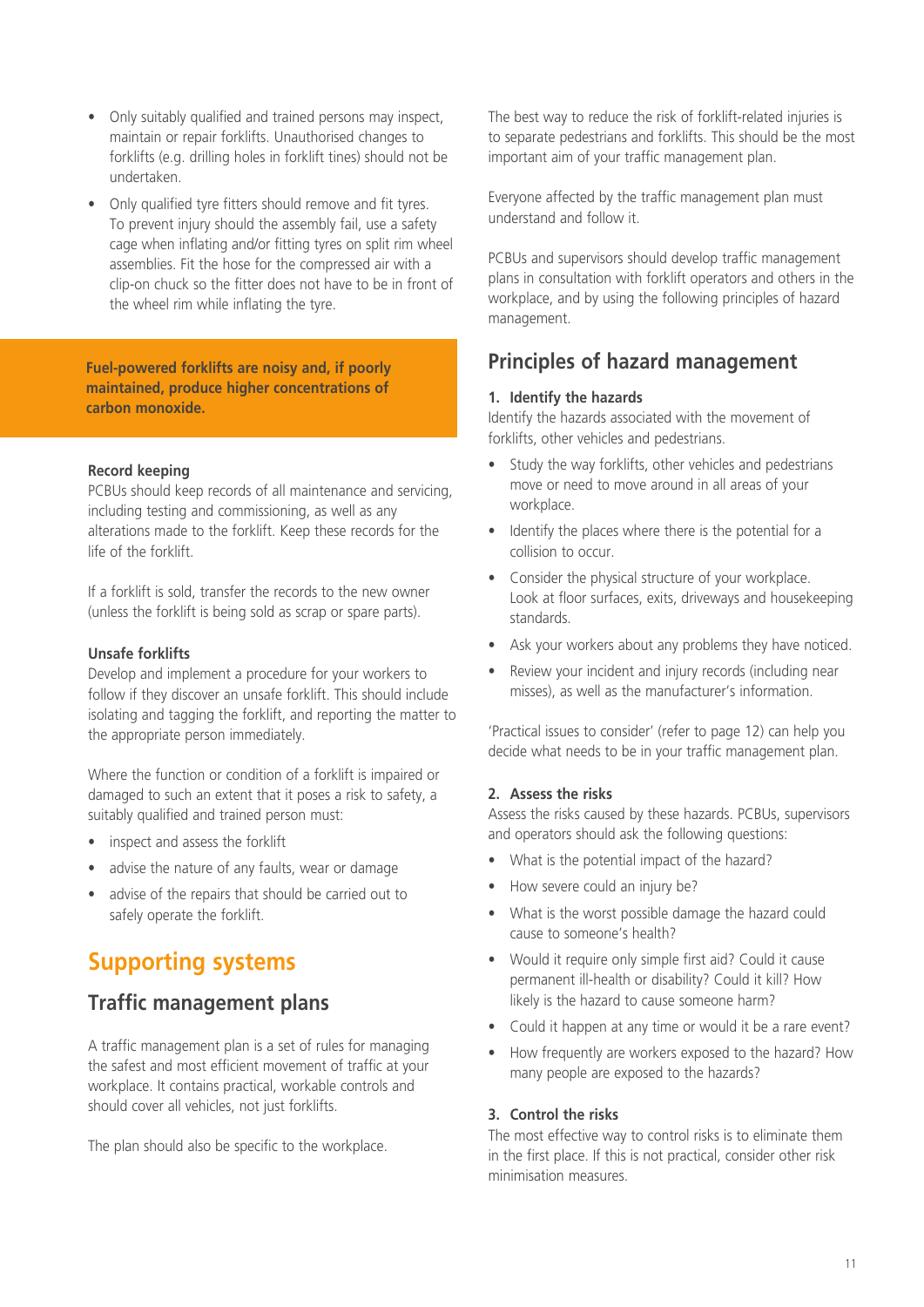When considering potential control measures and deciding which to use, follow the priority order set out in the Hierarchy of Control:

- **(1) elimination** (most effective control) e.g. consider options to eliminate the use of forklifts
- **(2) substitution** e.g. use a safer type of forklift
- **(3) isolation** e.g. provide an overhead pedestrian walkway
- **(4) engineering/redesign** e.g. use speed limiting devices on forklifts
- **(5) administration** e.g. training and/or warning signs
- **(6) personal protective equipment** (least effective control) e.g. high visibility vests.

Once you have considered potential control measures in the correct order, implement the most effective controls practicable, or a combination of controls e.g. can you eliminate risks by removing forklifts from your workplace completely?

If that is not practical, can you replace them with more people-friendly load shifting equipment e.g. a pallet jack or conveyor system?

Other control measures might include creating more efficient routes and traffic flows, creating 'no go' zones, and using signs and barriers.

#### **4. Review control measures**

Review your control measures to ensure they have been implemented and are not creating new hazards.

Repeat the hazard management process at regular intervals and also whenever there is a change at your workplace or after a near miss or incident.

### **Practical issues to consider**

- Designate exclusion zones for pedestrians and forklifts. Use impact barriers to separate pedestrians and forklifts.
- Less permanent or less sturdy barriers, such as bollards or expandable fences, may be adequate for temporary demarcation.
- If less sturdy barriers are used, factor in the likely stopping distances by considering the weight of the forklift and its expected load, and the likely speed of the forklift. For an example of how speed affects stopping distances refer to Table 1 on page 5.
- • Audio-visual warnings can supplement controls in areas of partial separation. A mix of high volume alarms and horns coupled with flashing lights will best warn pedestrians of approaching forklifts. Flashing lights are imperative in areas of high levels of ambient workplace noise.
- Consider using proximity devices.
- Intersections and blind corners can be managed with devices that ensure pedestrians slow down or stop, such as swinging or interlocked gates and chicanes. These controls can be enhanced by the addition of overhead mirrors. Avoid placing bins, racks or storage units that obstruct a forklift operator's view at intersections or around corners.
- Use signs, containment fences, boom gates and even overhead walkways. Install signs that indicate who must give way. Implement and enforce procedures that cover when and how pedestrians and forklifts must give way to each other.
- Create 'no go' zones for forklifts (pedestrian-only areas) e.g. around tearooms, time clocks, amenities and entrances. Create clearly marked pedestrian crossings.
- Assess traffic destination, flow, volume and priorities e.g. rail traffic.
- Consider high-visibility or reflective clothing for pedestrians and forklift operators, and high-visibility markings for forklifts. However, this is no substitute for physically separating pedestrians and forklifts. Make sure that any high-visibility clothing does not blend in with other brightly coloured objects in your workplace.
- Consider speed limits and speed-limiting devices.
- Examine the forklift and its characteristics: movement, stability, attachments and braking distances.
- Examine the loads being moved: their height and type.
- Look at security measures.
- Be alert for black spots caused by stationary equipment and vehicles. Black spots must be controlled.
- Make sure roads are well formed, and clearly marked. Consider making roads two-way carriageways.

**This list is not exhaustive and does not replace the principles of hazard management. The issues identified during that process should guide you.** 

### **Record your traffic management plan**

You should now be able to identify traffic flow, speed limits, parking areas, manoeuvring and loading areas, 'no go' zones, pedestrian crossings, required 'give ways', and areas requiring actions in your workplace.

Detail this information in a site map, and display it in your workplace. Everyone in your workplace, including contractors and visitors, must know your traffic management plan.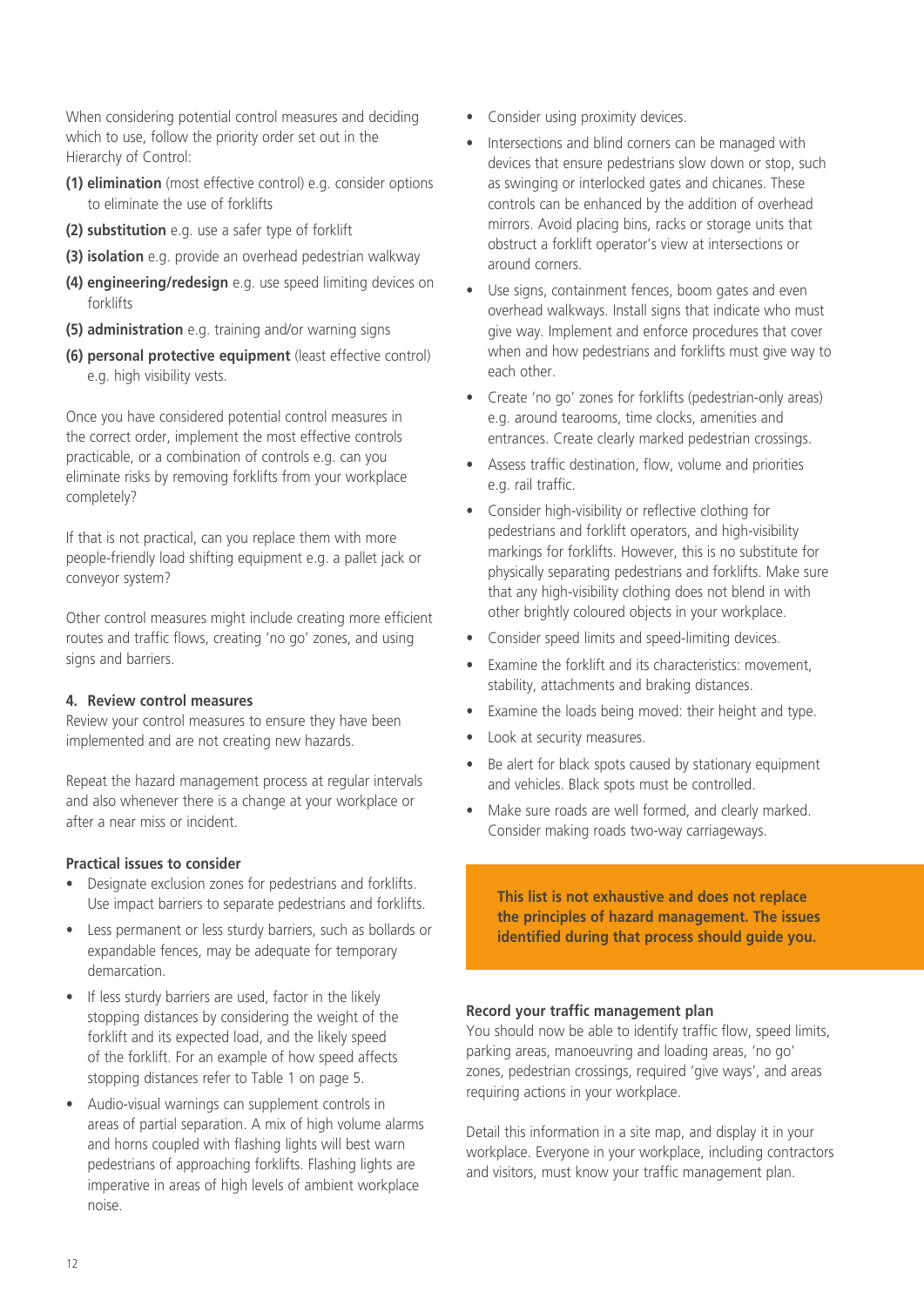Use induction and training sessions, and post information at workplace entrances and notice boards.

Creating a site map can help you analyse the workplace while developing the traffic management plan. Once the plan is developed, the finalised site map will help reinforce and communicate the traffic management plan.

Review and monitor the traffic management plan at predetermined and regular intervals.

### **Policies and safe work procedures**

Policies and safe work procedures ensure everyone who uses forklifts understands how to do so safely and correctly. Policies should cover the hazard management process, selecting a forklift, training and licences, incident reporting and investigation.

Safe work procedures (or operating procedures) should cover many of the topics discussed in this guide e.g. checking the forklifts and the workplace, using attachments, operating the forklift, carrying loads and maintenance. Other issues you should consider include fatigue, manual handling, refuelling and battery charging.

As with your traffic management plan (refer to page 11), everyone in your workplace, including contractors and visitors, must know your policies and safe work procedures.

Use induction and training sessions, and post information at workplace entrances and on notice boards.

Provide contractors with the same level of training on traffic management as direct workers.

Manage visitors so there is no possibility of them entering forklift operating areas. If this is not possible, inform visitors of 'no go' areas or ensure they are accompanied by a worker.

You should also review policies and procedures regularly to ensure they remain appropriate and that people are complying with them.

### **Incident reporting**

Develop and implement an incident reporting procedure. Incidents involving forklifts must be reported immediately to the manager or supervisor. Reporting incidents enables you to:

- find out what went wrong and why
- improve work practices or the physical environment
- prevent similar incidents happening again.

Near misses must also be recorded and followed up. Reporting near misses can give you the chance of preventing a severe accident, so treat them seriously. You may use the principles of hazard management in this process. Refer to page 11 for more information.

**In the event of a serious injury, illness, dangerous incident or fatality, PCBUs are legally obliged to notify SafeWork SA of the incident as soon as it is practical. Telephone 1800 777 209 (24 hours/7 days per week).**

### **Further information**

*Code of Practice – Managing Risks of Plant in the Workplace* Australian Standard *AS 2359: Powered Industrial Trucks AS/NZS 1891: Industrial Fall-arrest Systems and Devices LUEZ: Loading, Unloading Exclusion Zones Guidelines General Guide for Industrial Lift Trucks* – Safe Work Australia *Forklifts information sheet for owners and operators* – Safe Work Australia

*High Risk Work: Forklift work platforms* – SafeWork SA **Safeguard**